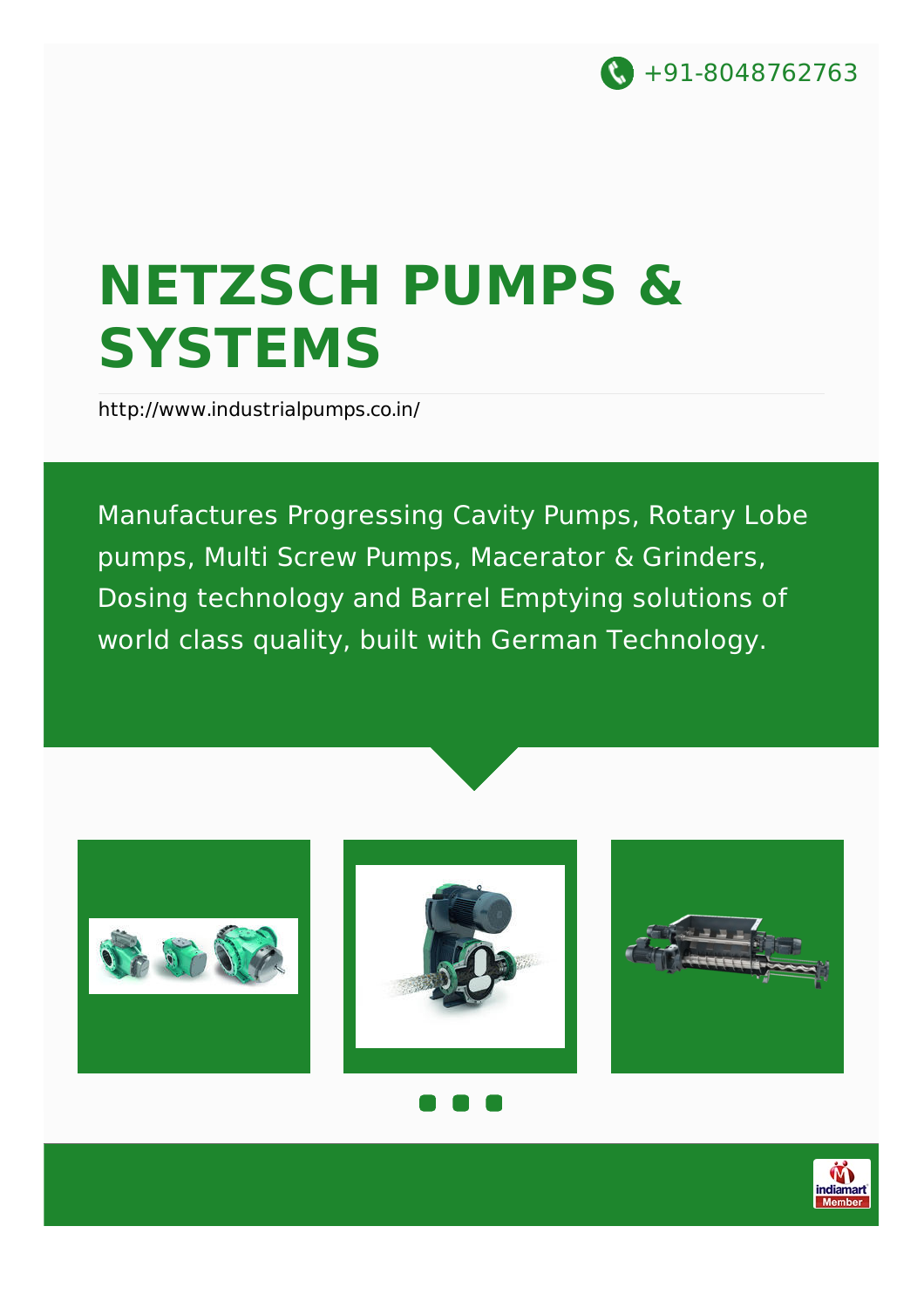#### About Us

**Netzsch Pumps & Systems** Technologies India Private Limited is a leading Manufacturer, Supplier and Trader of **Progressing Cavity Pumps, Industrial Rotary Lobe Pumps, Macerators and Grinders** in India. The company started its operation in 1994 as a wholly owned subsidiary of Netzsch Pumps & Systems Group, Bavarian town of Selb, Germany. In **2005** the Netzsch Pumps & Systems group founded its Indian subsidiary, opened an assembly plant at Chennai for Progressing Cavity pumps which operated for 4 years.

Increasing demand soon offered the opportunity for further expansion in India. In 2009 the company bought the site in the vicinity of Goa in which the new production plant is being commissioned. we opened our Manufacturing facility in the Verna Industrial Estate in Goa, India on the 21st Oct 2011.

This demand serves a path to the major investment of Netzsch Pumps & Systems in India to make our technologies locally available and participate in the growth of the country's economy. The company in India now enjoys a market share of about 25% with a compounded annual growth rate of 32% since its foundation. The company employs 85 people on an all India basis and is located with Sales and Service centers across 8 cities in India.

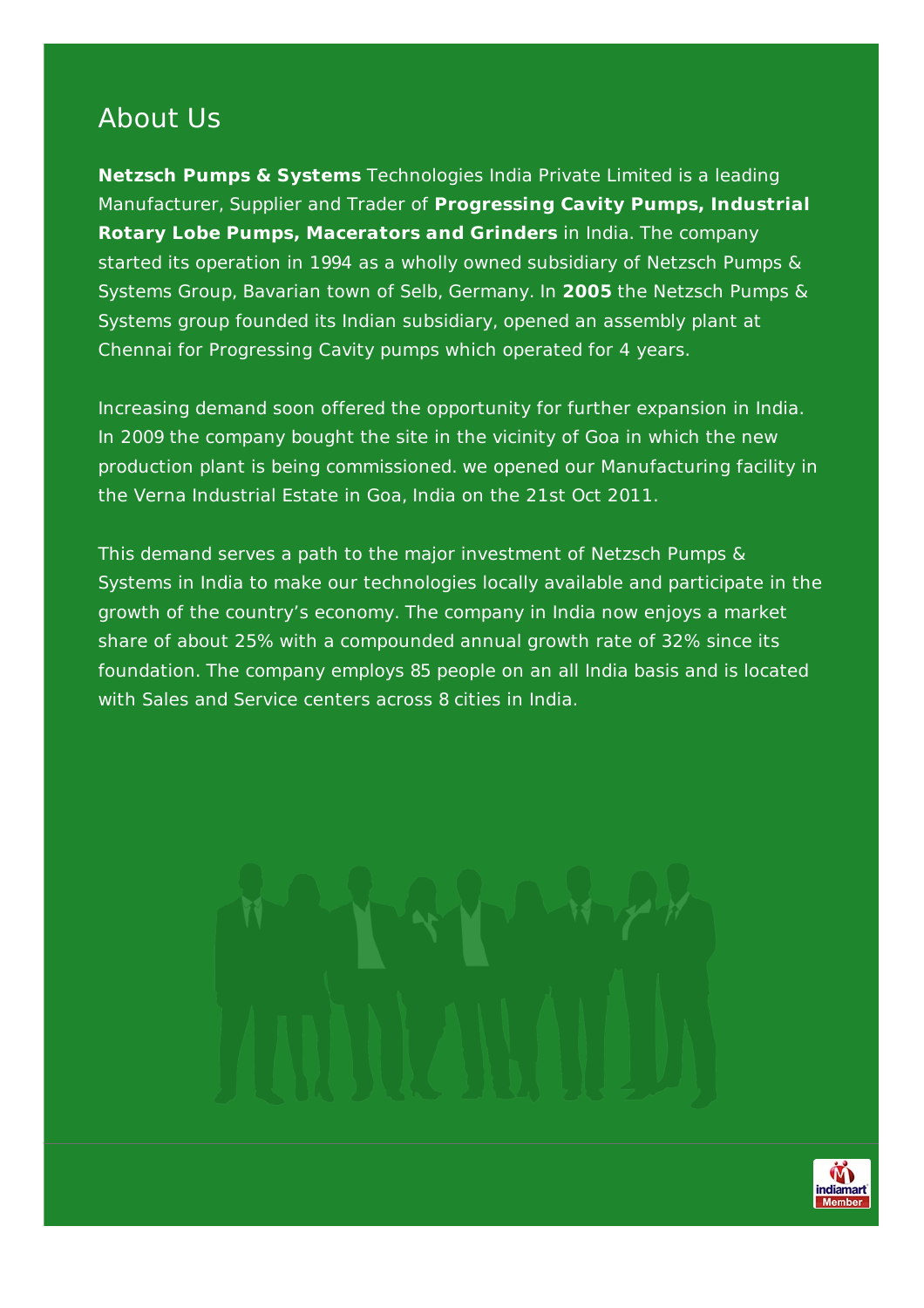#### **SCREW PUMP**







Multiple Screw Pumps Bridge Breaking Paddle Screw Pump



**Triplex Screw Pumps Mixing Screw Pump** 



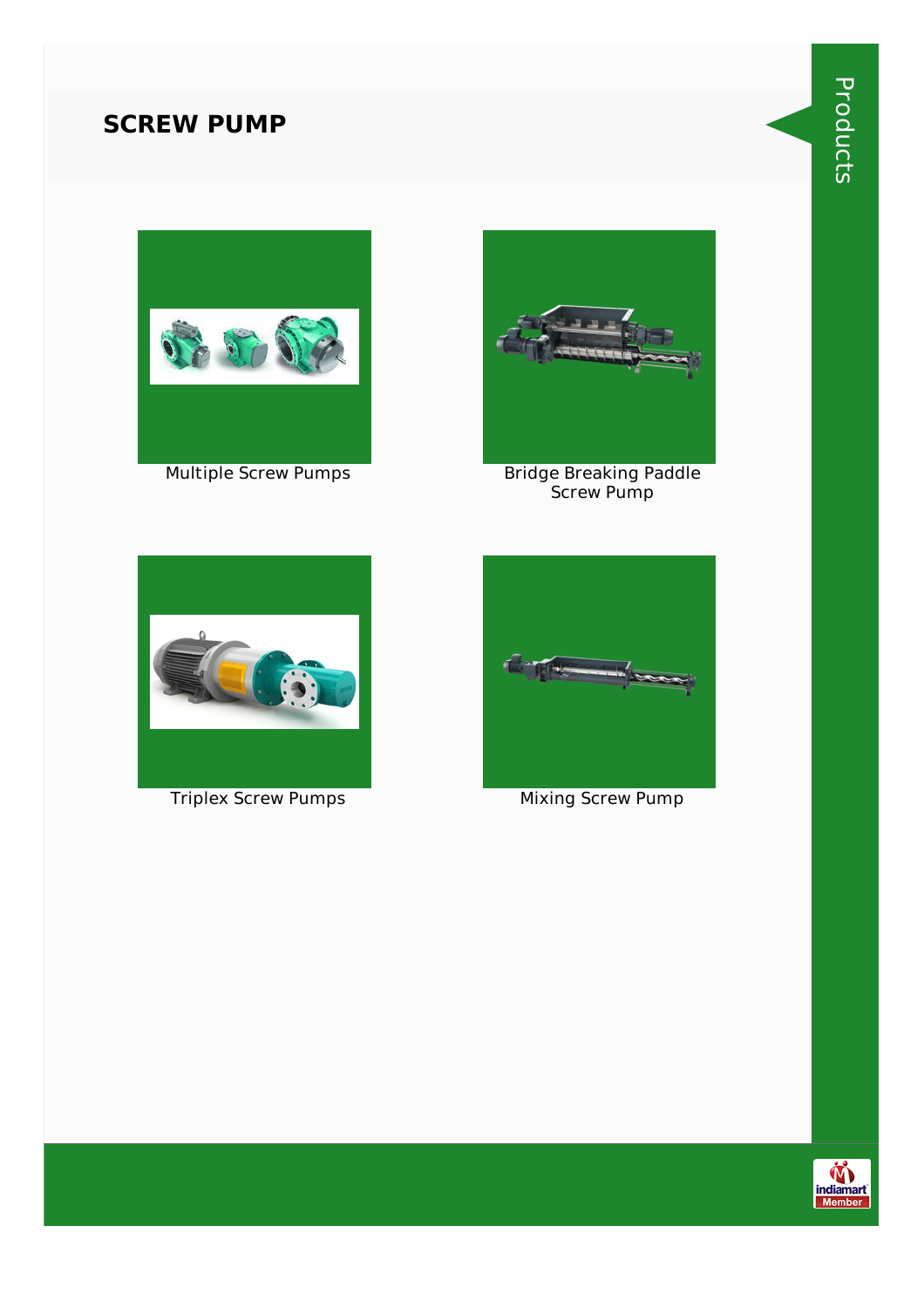### **ROTARY LOBE PUMP**





Lobe Pump **Agri Lobe Pump** Agri Lobe Pump



Hygienic Rotary Lobe Pumps



Low Shear Pump



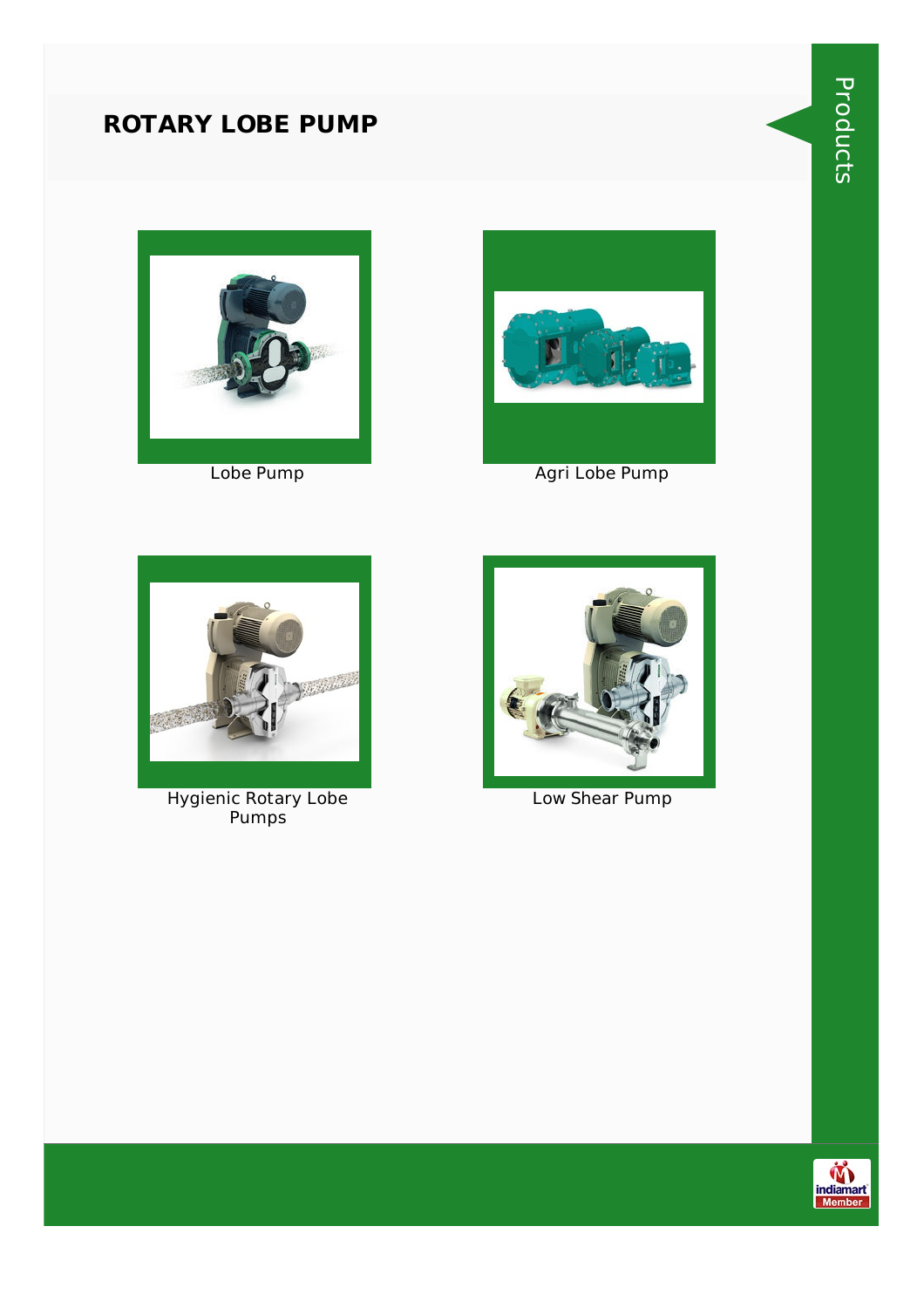#### **SLUDGE PUMP**





Sludge Pump De Watered Sludge Cake Pump





Sludge Cake Pump Dewatering Sludge Pump

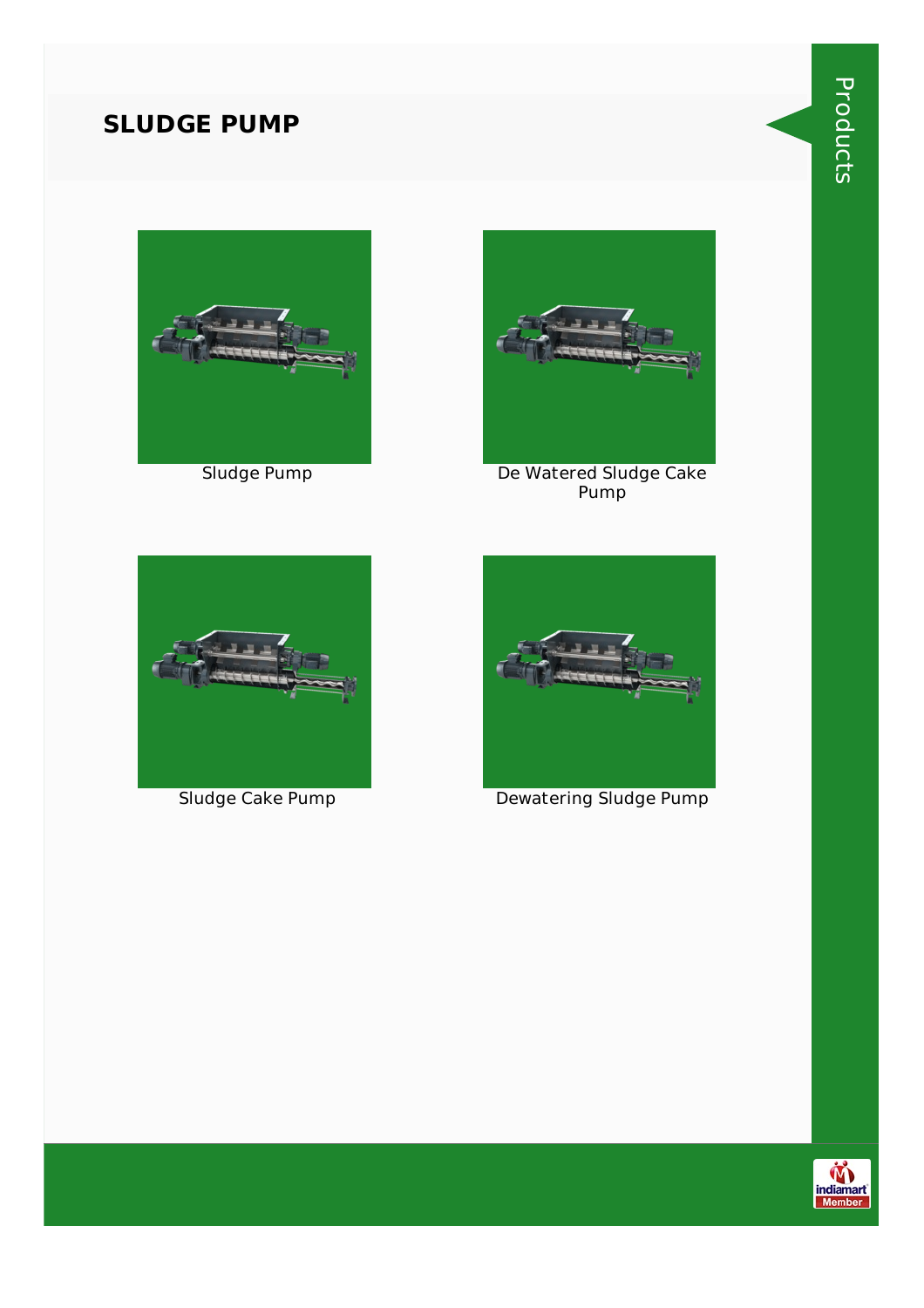### **BARREL PUMP**





Barrel Emptying Pump Barrel Unloading Pump



Pneumatic Barrel Pump Barrel Pump



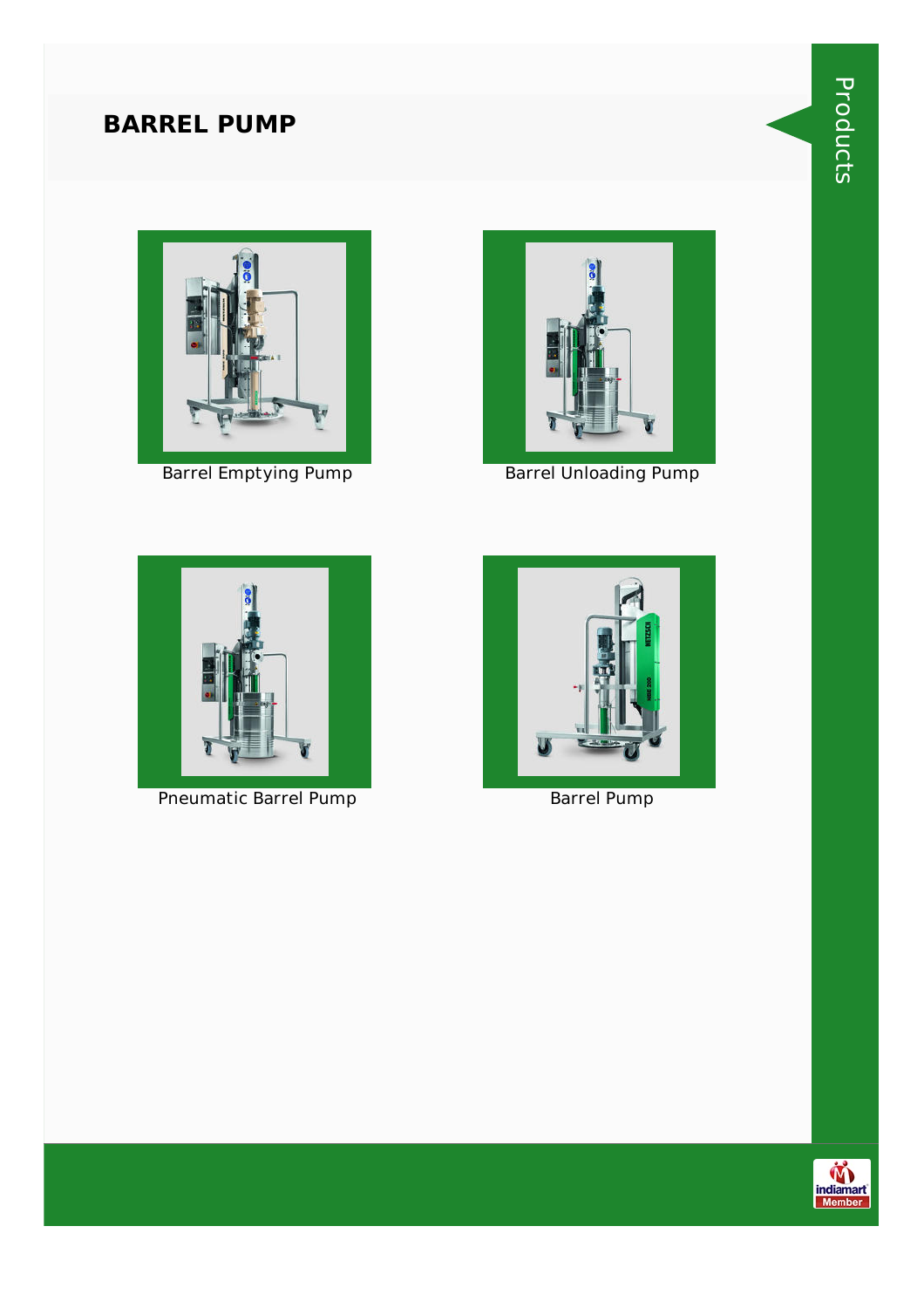#### **DOSING PUMP**





Automatic Dosing Systems **Chemical Dosing Pump** 







**Dosing Pump Metering Dosing Pump** 

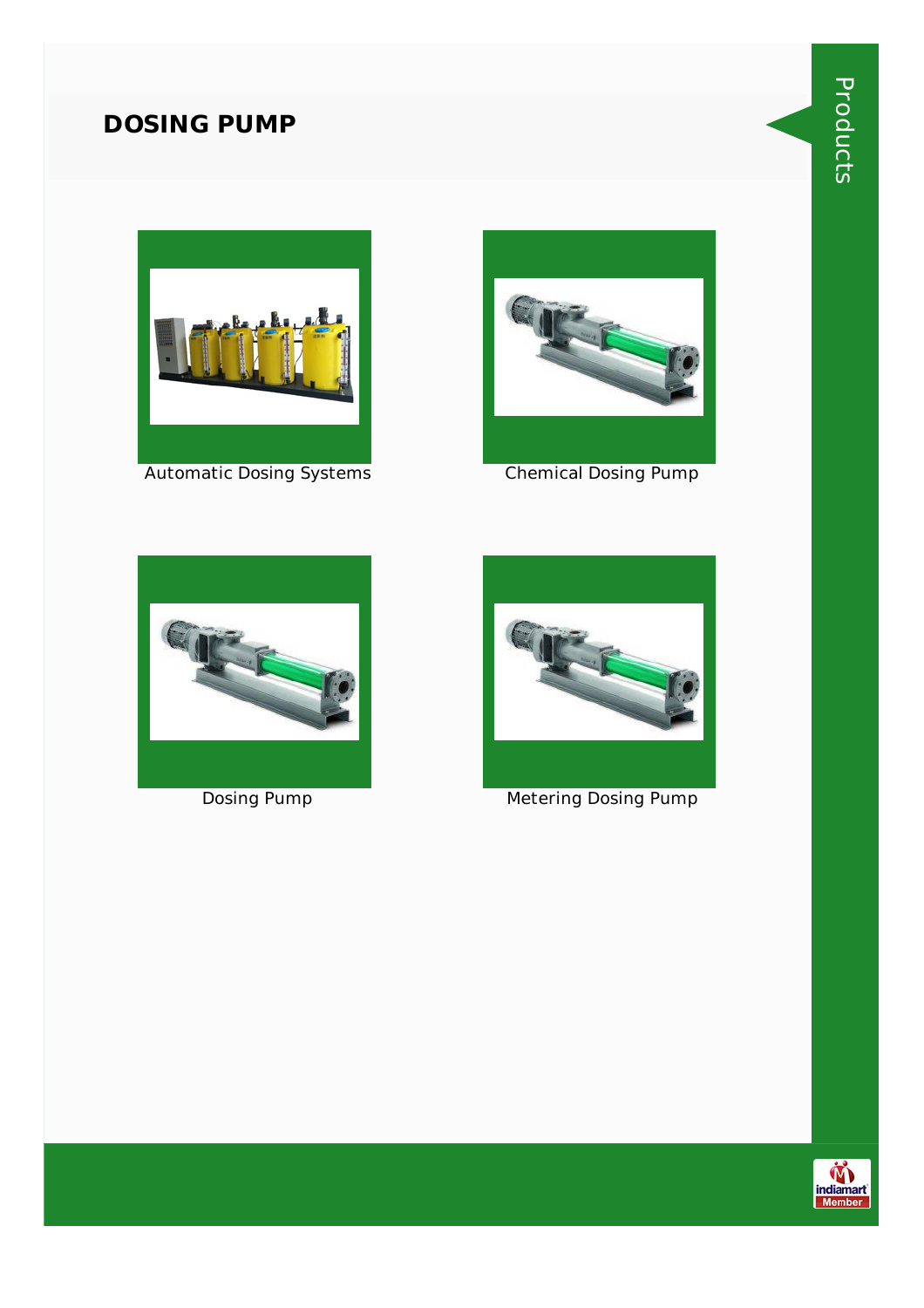#### **FOOD PUMP**



Hydro Pasting Pumps **Hygienic Pumps** Hygienic Pumps





Mango Pulp Pumps Sugar Pump



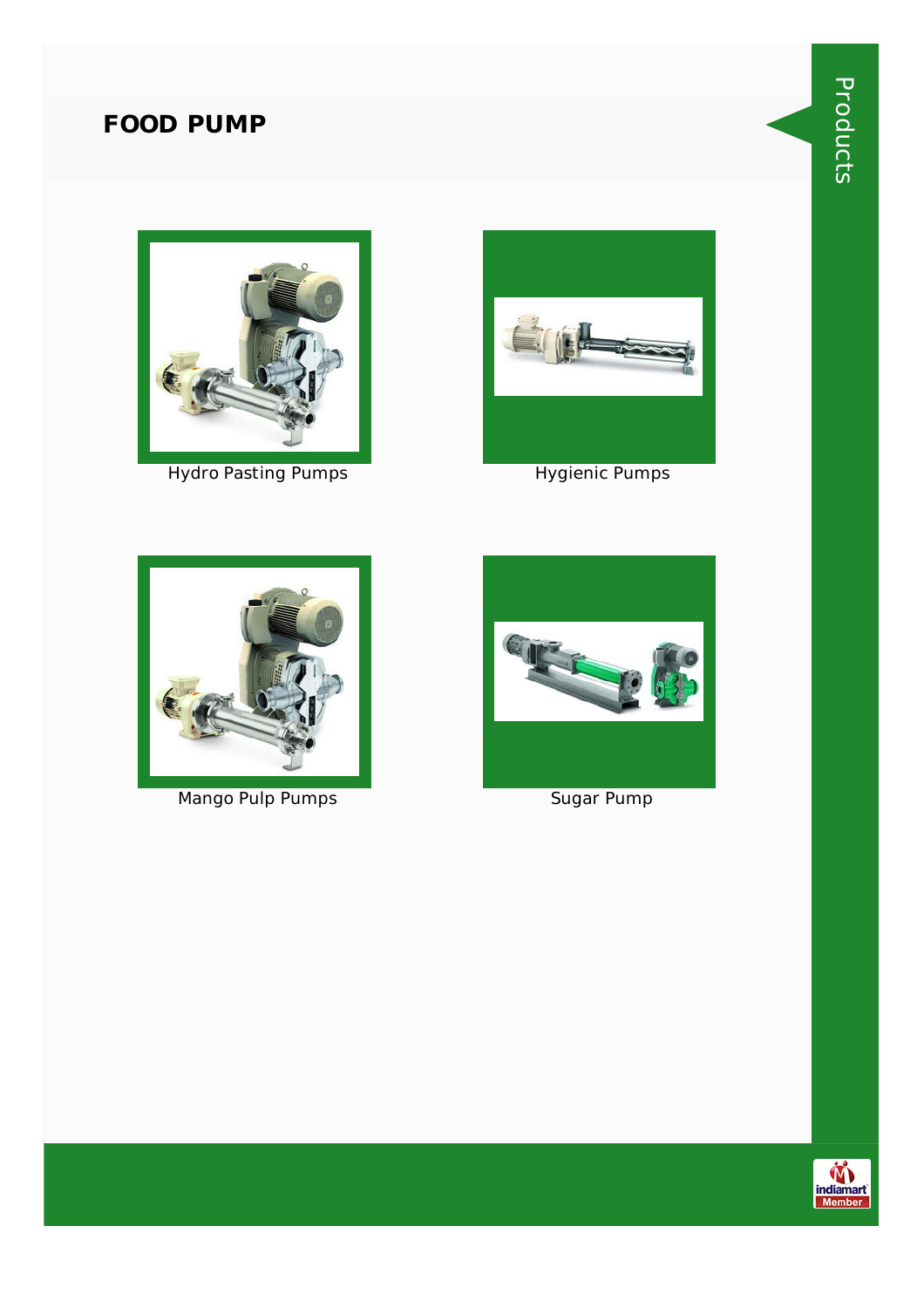#### **METERING PUMP**





Metering Pump **Reciprocating Pump** 





Fluid Metering Pump Metering Pump with Auto Controller

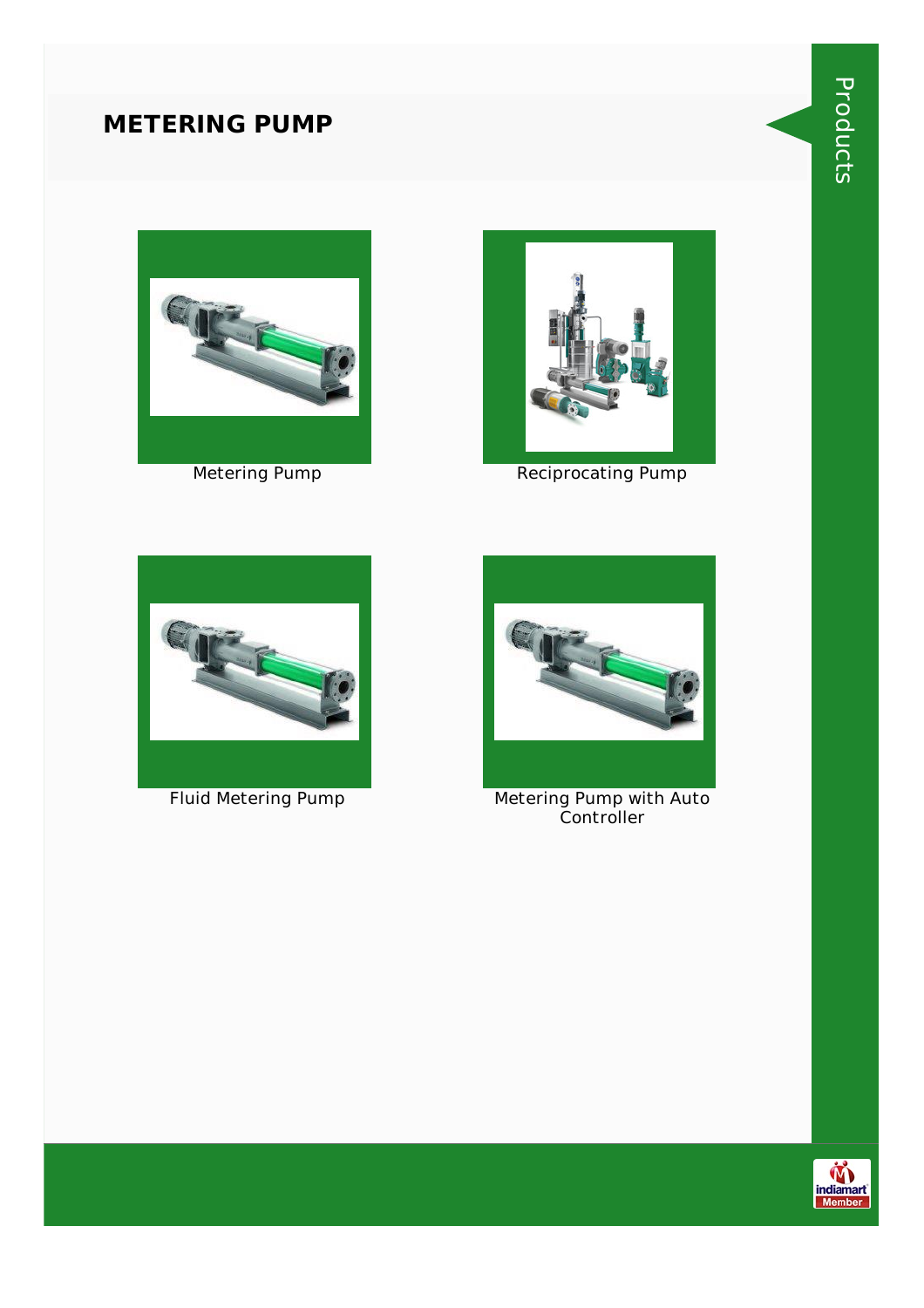# **IMMERSIBLE PUMPS**





Down Hole Pumps **Immersible Vertical** Pumps



Immersible Pump

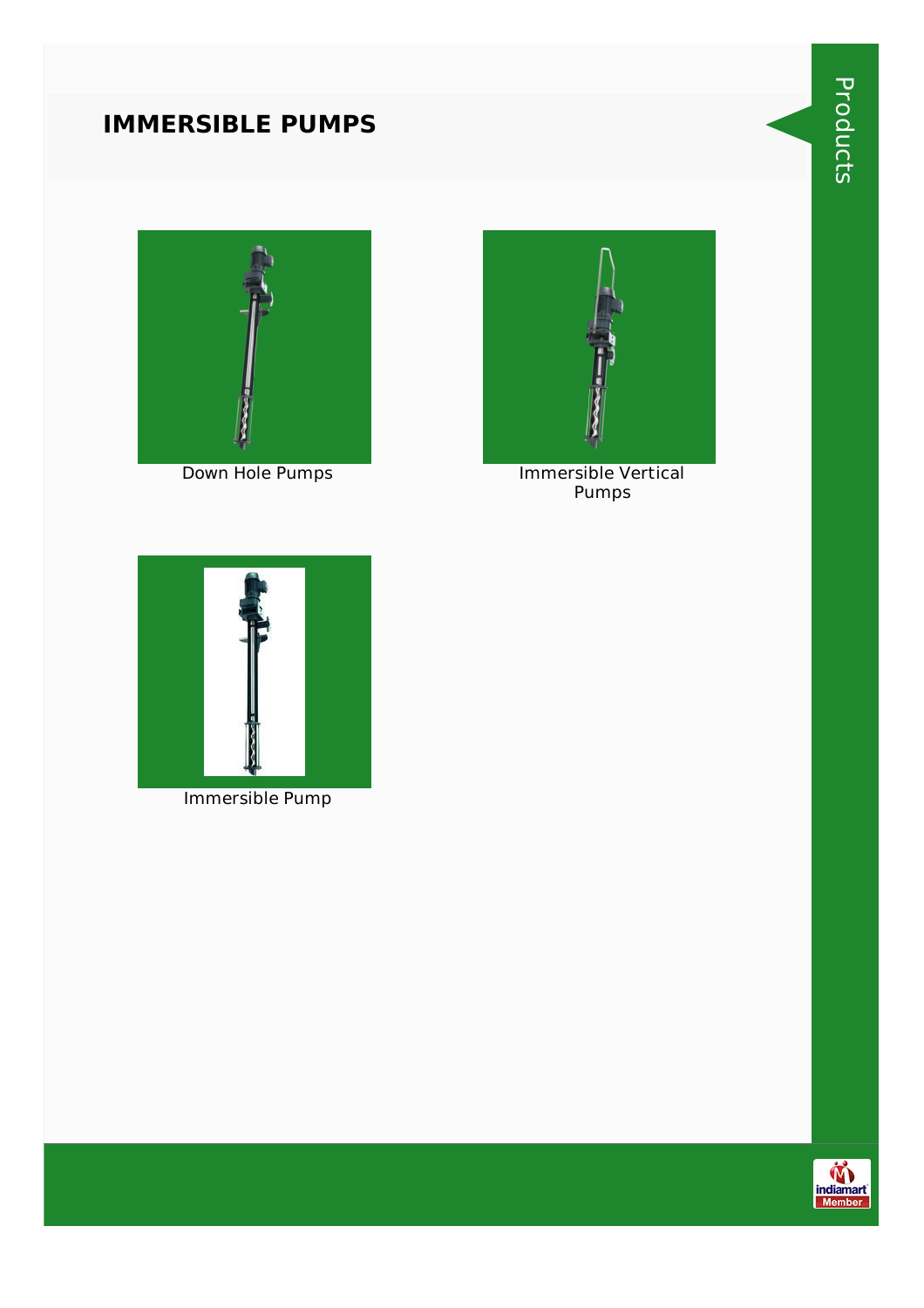#### **PROGRESSING CAVITY PUMP**





Trolley Mounted Pump Unit



Progressing Cavity Pump



Bare Shaft Progressive Cavity Pump



Progressive Cavity Pumps

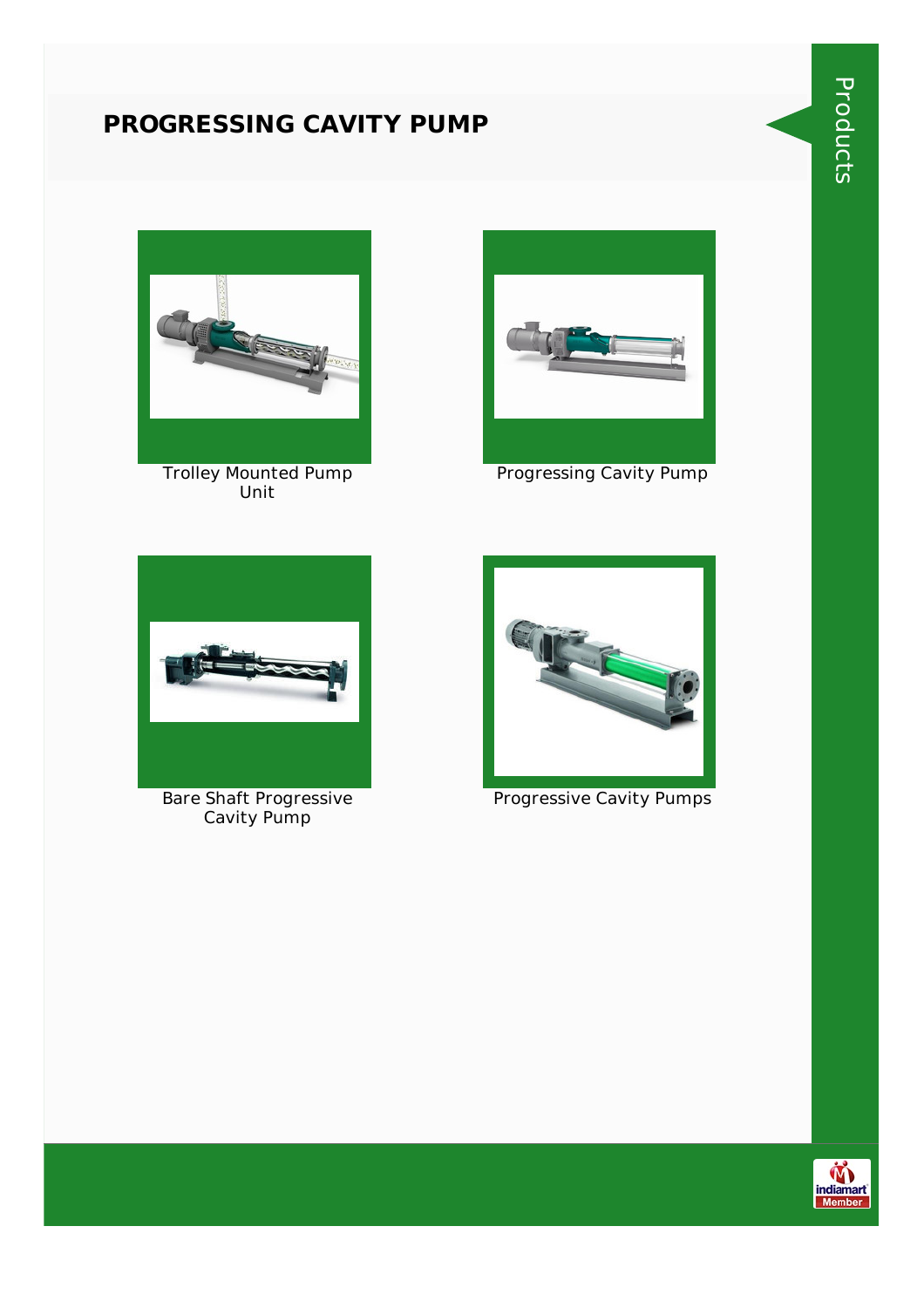#### **VERTICAL MULTISTAGE PUMP**





Grinding Pump Stainless Steel Horizontal Multi Stage Pump



Vertical Multistage Pump Rotary Lobe Pumps





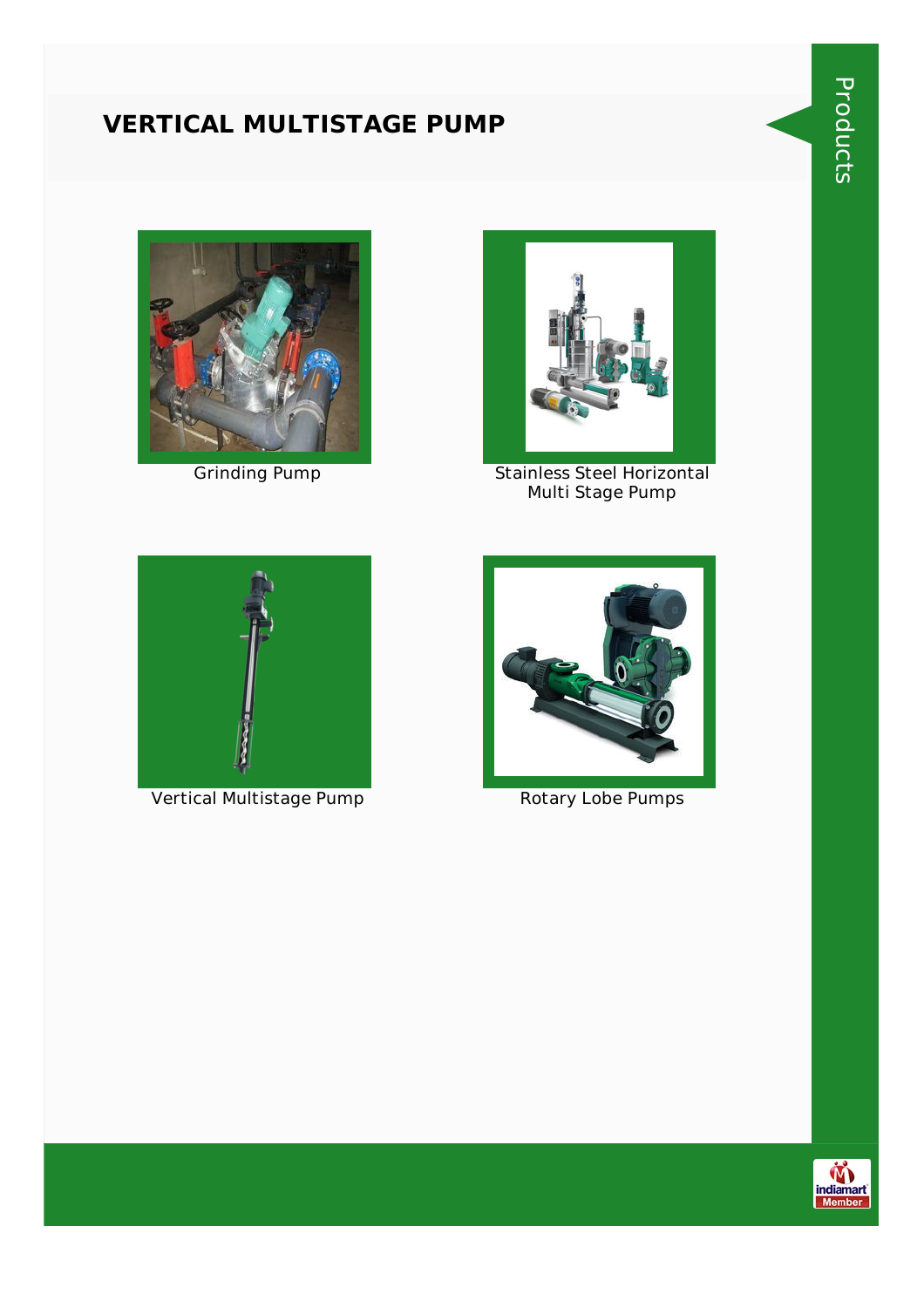#### **SELF PRIMING NON CLOG PUMP**



Customized Self Priming Pump



Self Priming Non Clog Pump



Self Priming Non Clog Pump



Self Priming Pumps

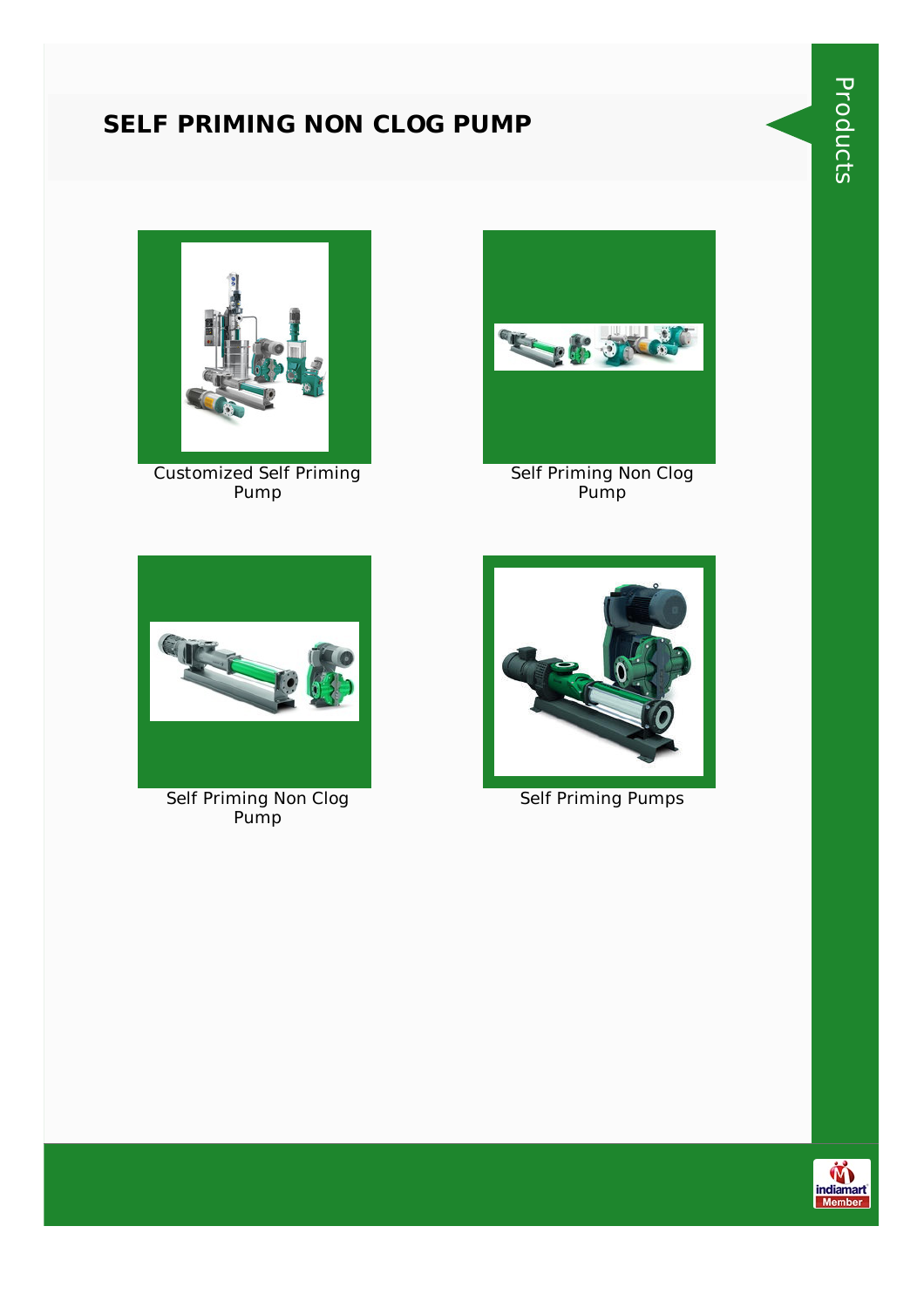#### **DIAPHRAGM PUMP**





FLP Plunger Pump Double Diaphragm Dosing Pump



Diaphragm Electrical Pump



Diaphragm Pump

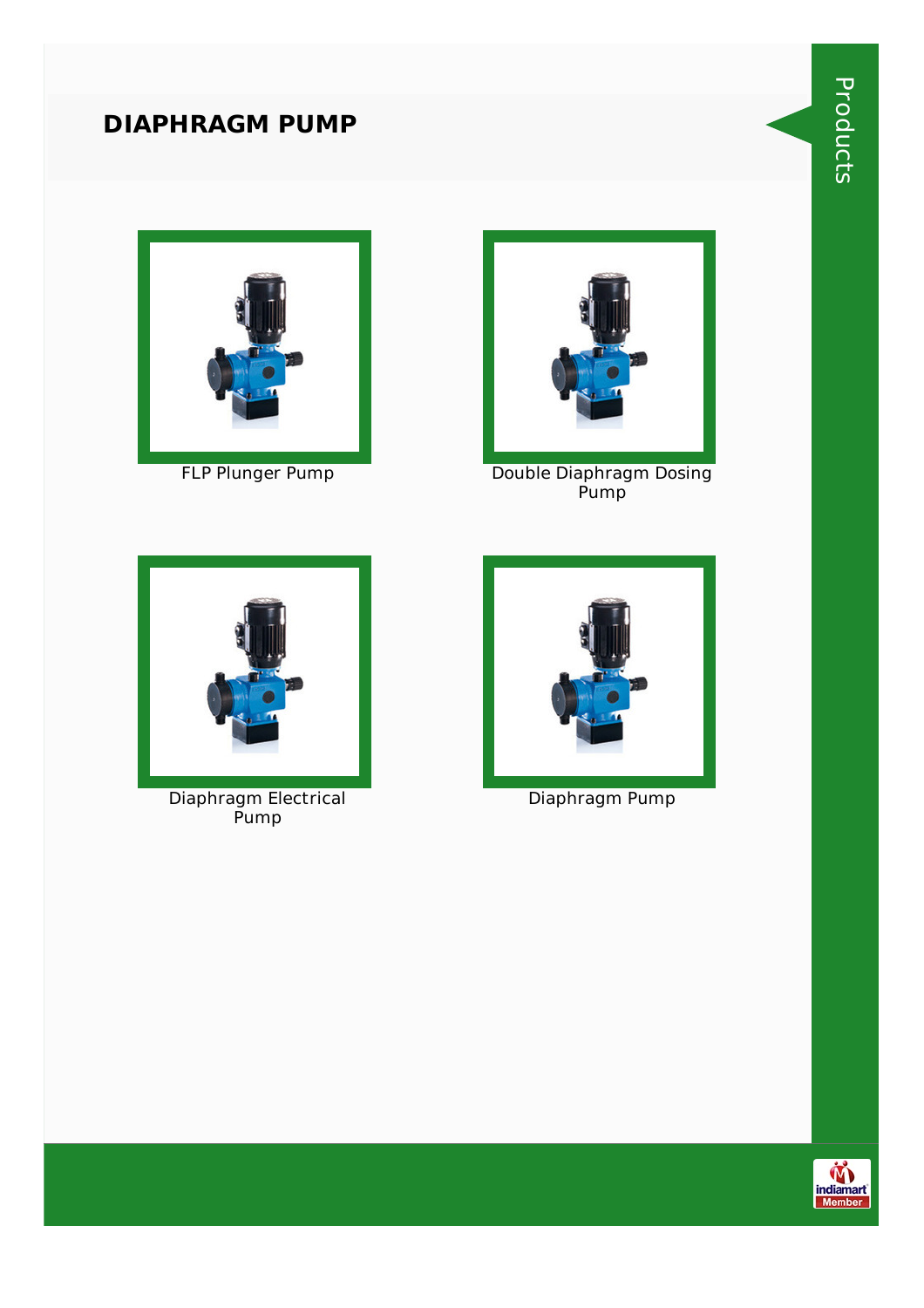#### **CHEMICAL PUMP**



Chemical Process Pumps Bilge Pump







Bitumen Pump Ceramic Slip Pumps

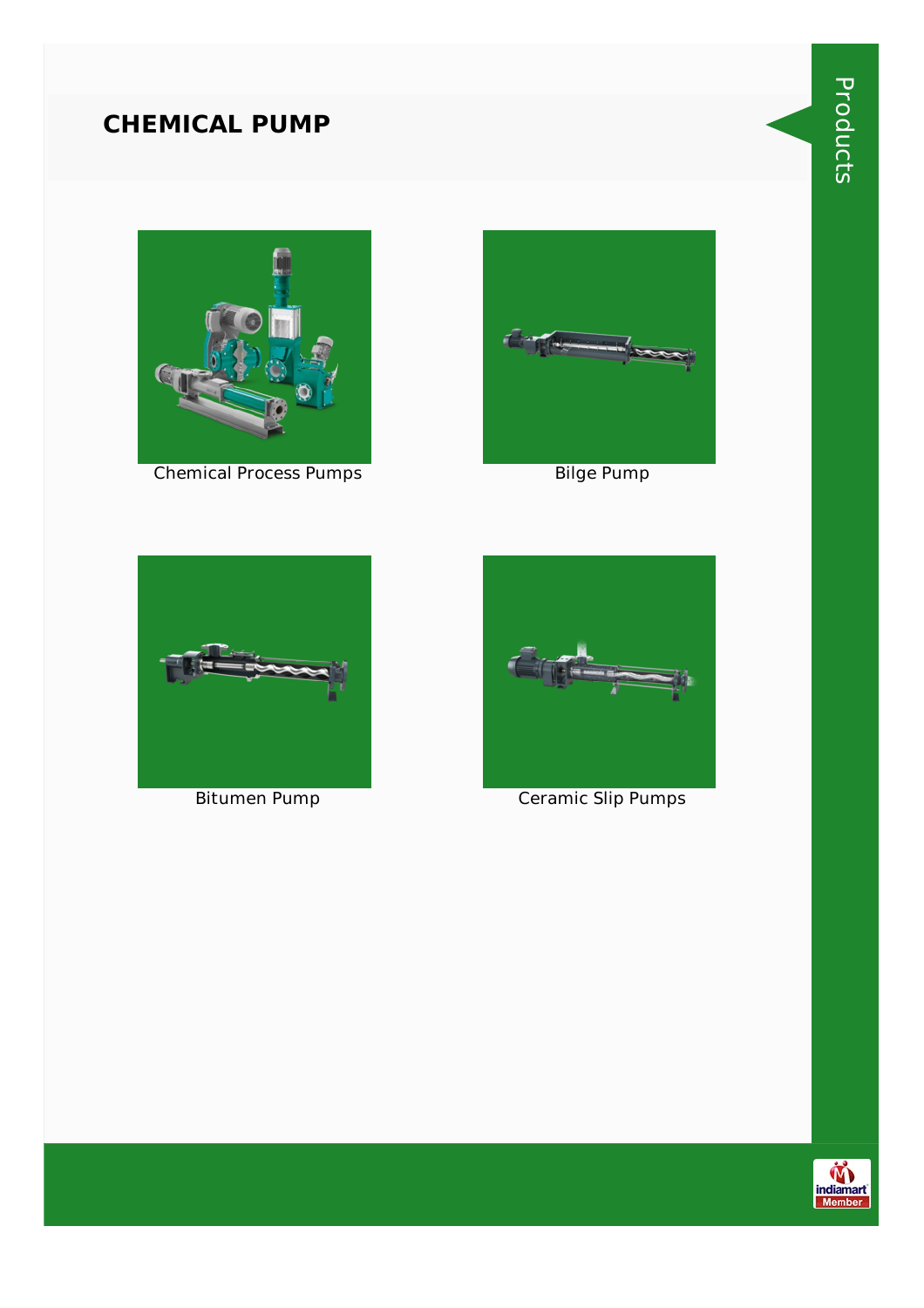### **SLURRY PUMP**



Viscous Slurry Transfer Pump



Slurry Pump





Slurry Transfer Pump Oil Water Slurry Pumps

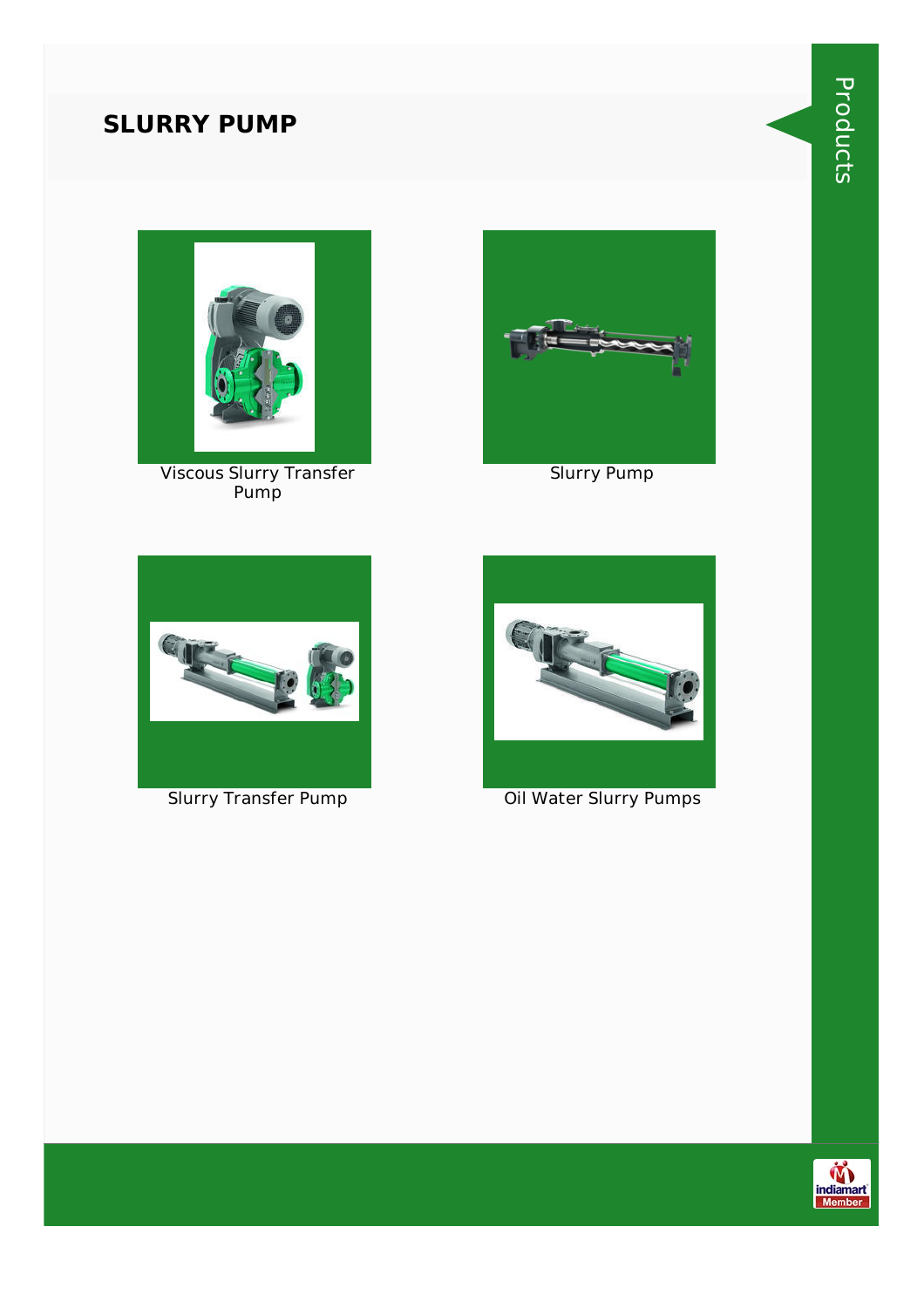#### **END SUCTION PUMP**





End Suction Pump Multistage End Suction Pump



Mini Hygienic Pump Self Priming Pump





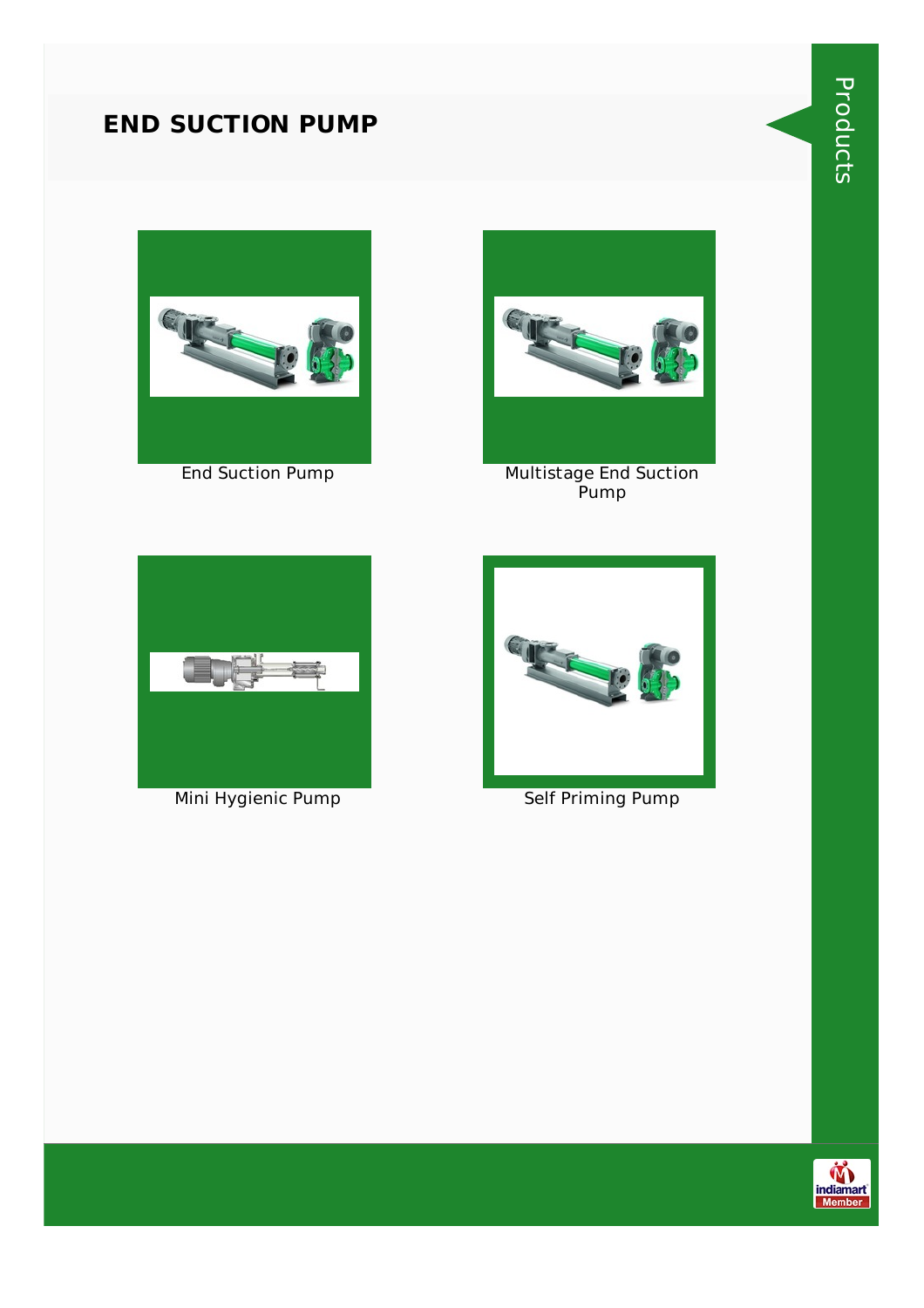#### **INDUSTRIAL PUMPS**





Hygienic Plus Pump **Industrial Effluent Pumps** 





**Crude Oil Pumps Axial Flow Pump** 

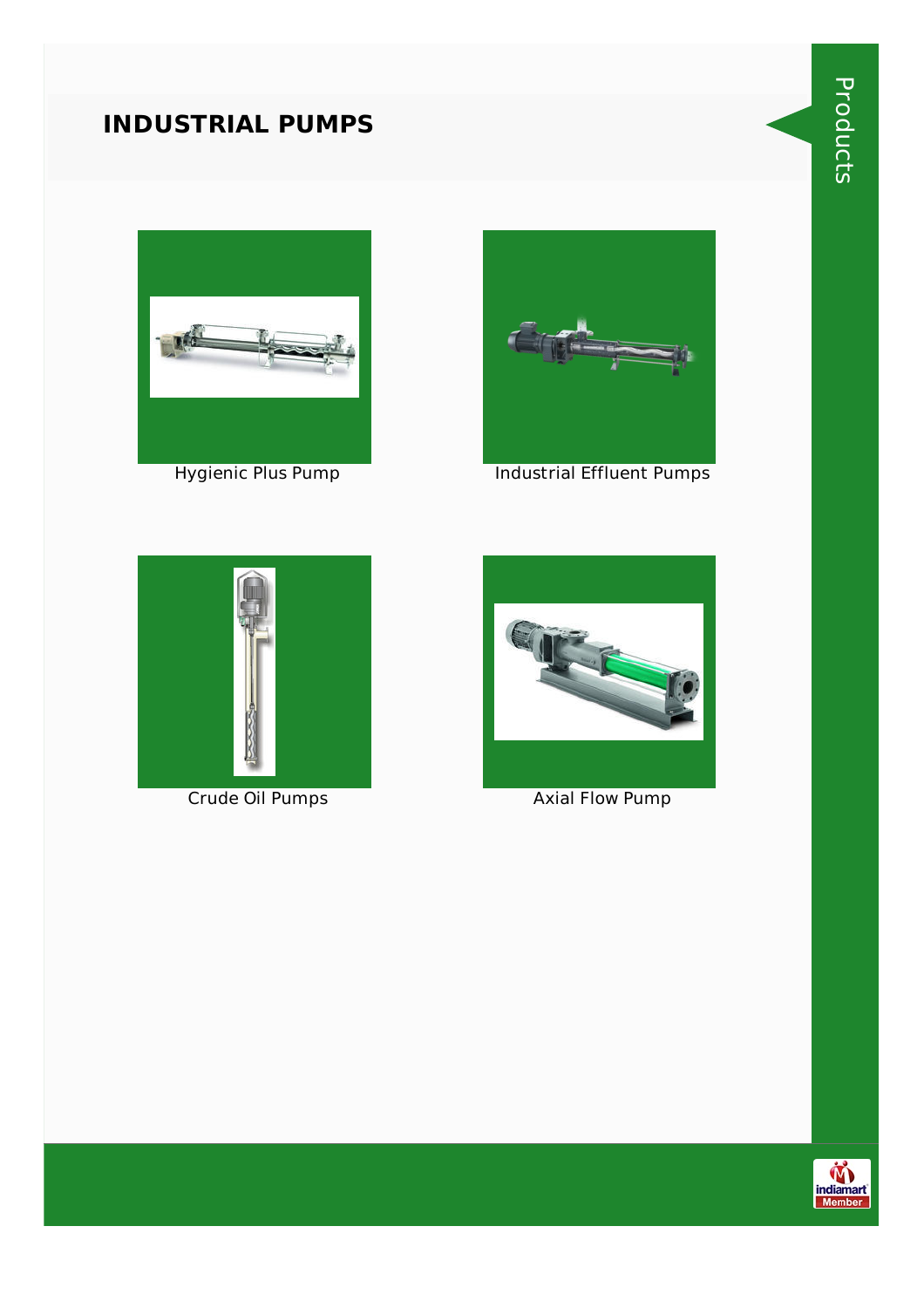#### **PRESSURE PUMPS**





Pressure Booster Pumps **Pressure Boosting Pumps** 



High Pressure Injection Pump



Portable High Pressure Pump

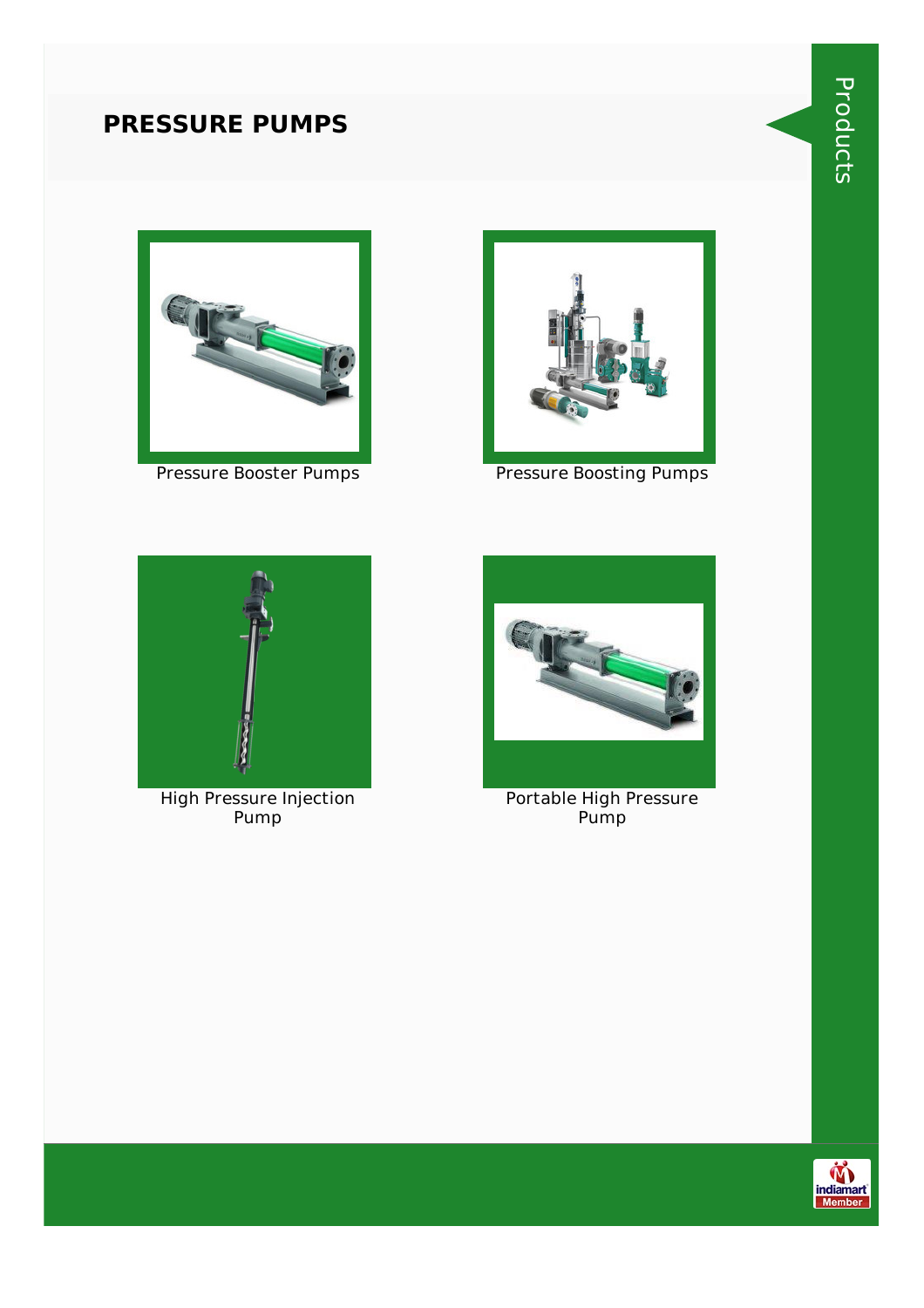#### **ROTARY PUMP**



High Performance Rotary Lobe Pumps



Crude Oil Dispatch Pump



Industrial Lobe Pump **Rotary Pump** Rotary Pump



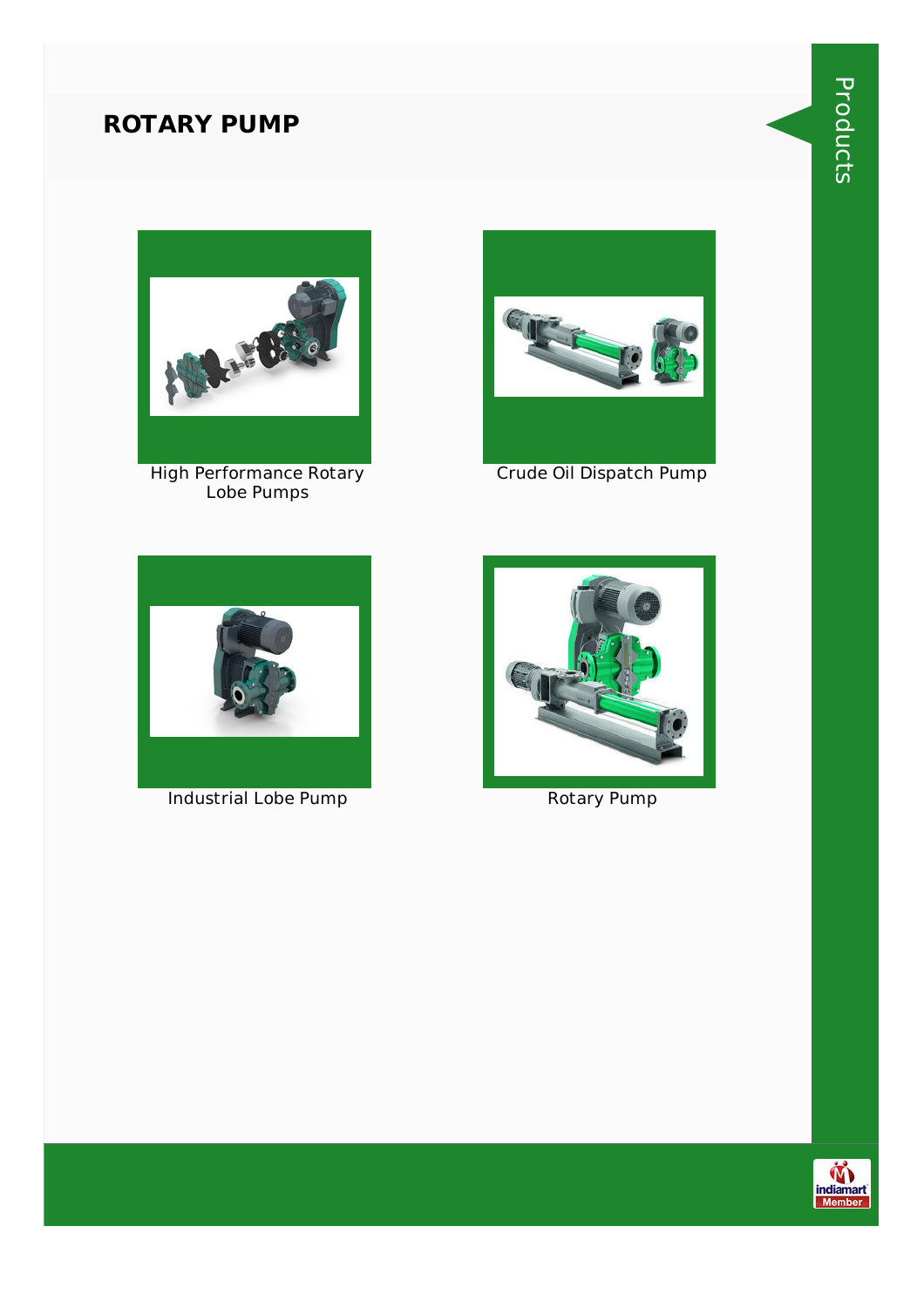#### **OTHER PRODUCTS:**



Hopper with Feeding Screw Pump



Eccentric Screw Pump





Twin Screw Pumps Mobile Rotary Lobe Pump



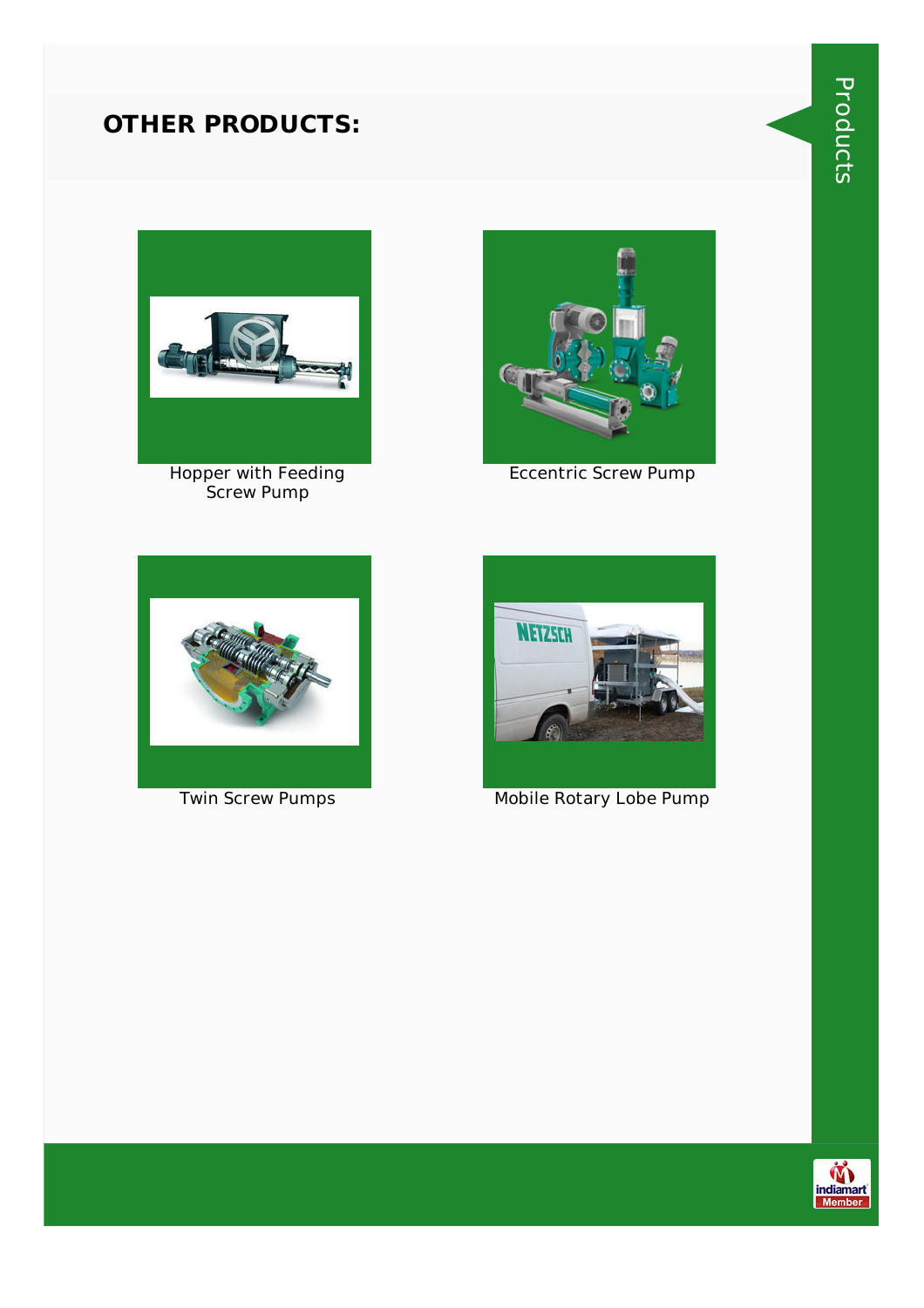#### **OTHER PRODUCTS:**



Pulp Waste Rotary Lobe Pumps



Rotary Lobe Pumps



Trolley Skid Mounted Pump



Thickened Sludge Cake Pump



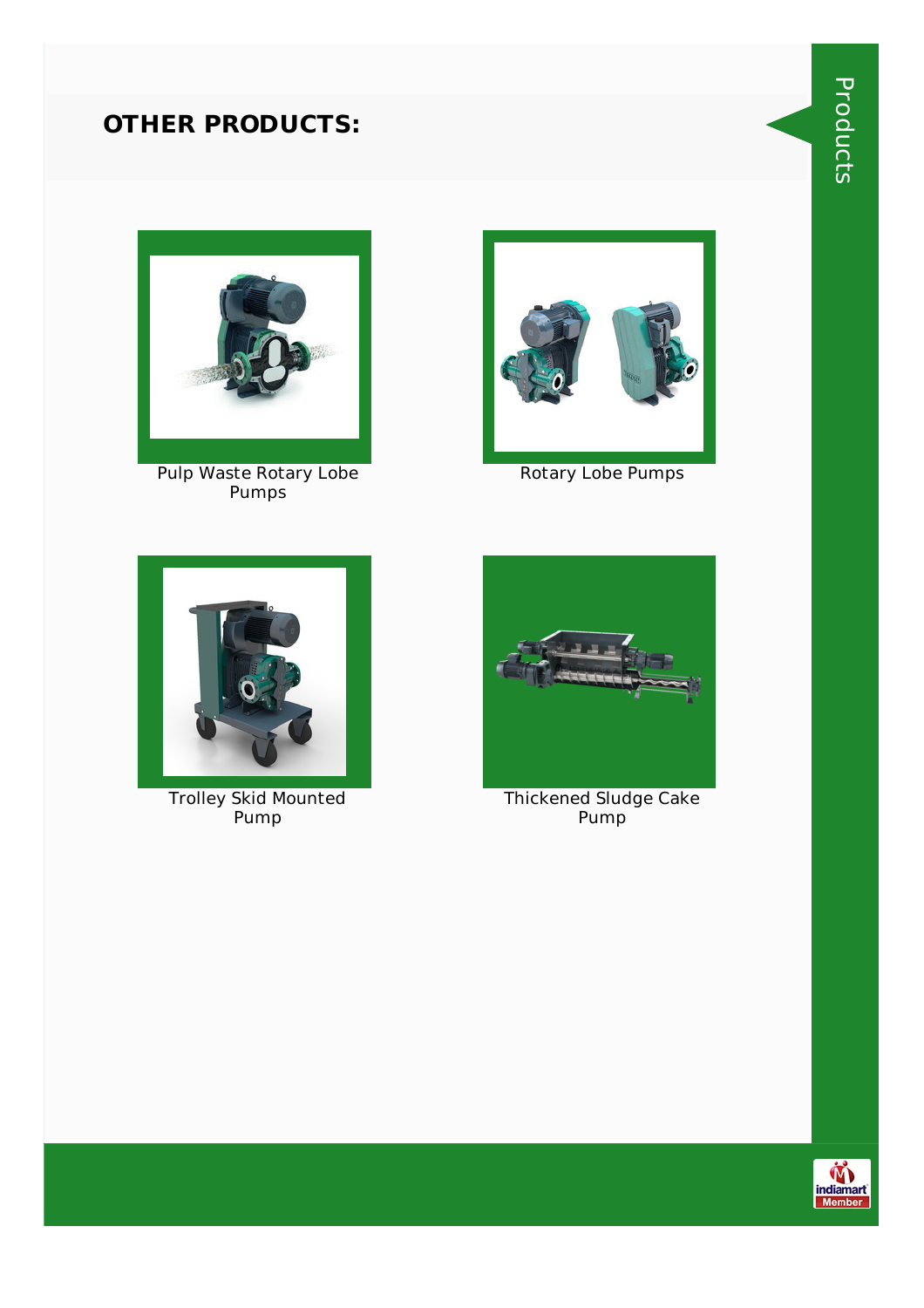# **OTHER PRODUCTS:**



Barrel Emptying Pump Systems



Barrel Emptying Systems





Motorized Barrel Pump Motorized Screw Barrel Pump

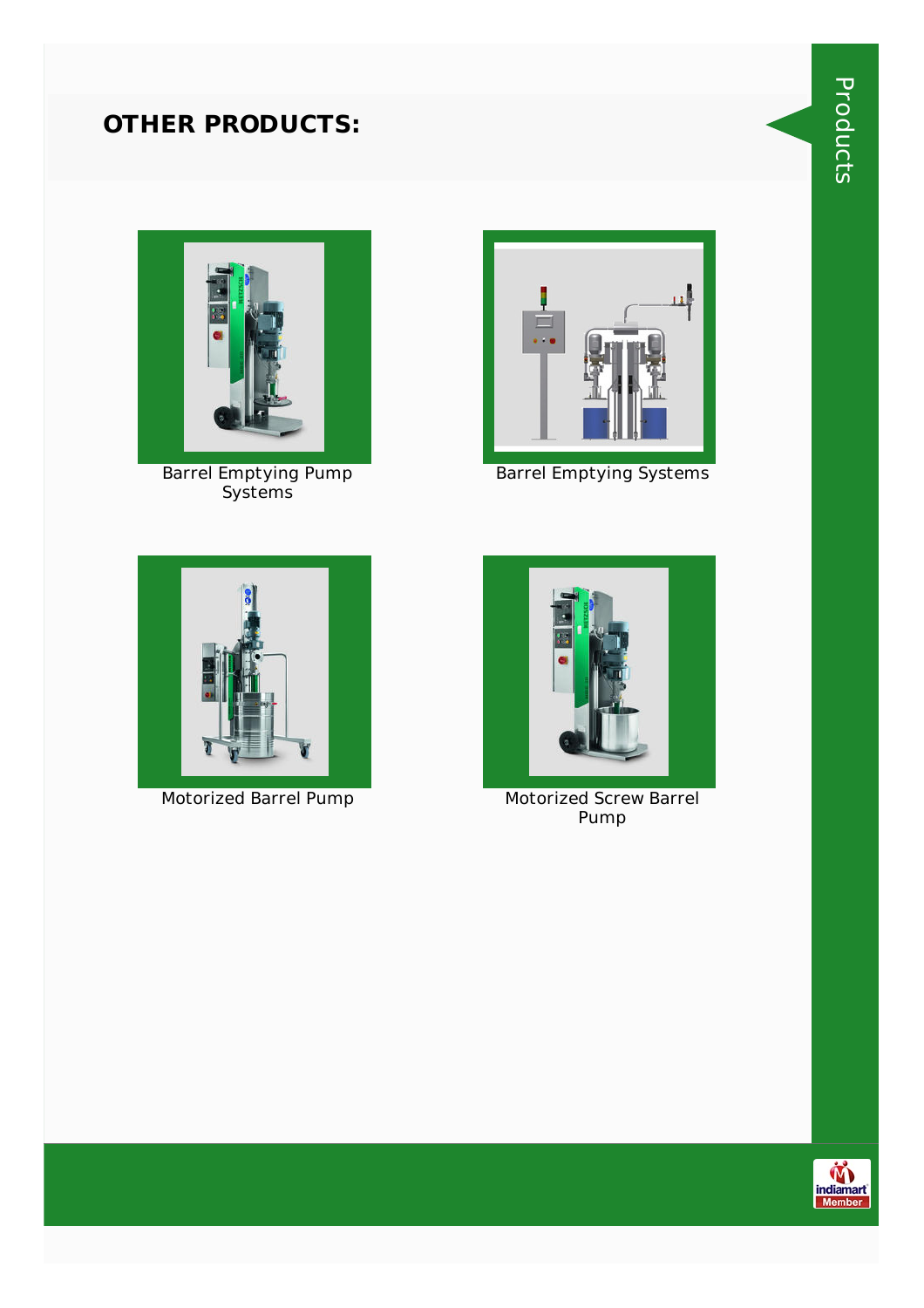# Factsheet

| Year of Establishment            | $\pm 2005$            |
|----------------------------------|-----------------------|
| Nature of Business               | : Manufacturer        |
| <b>Total Number of Employees</b> | $: 101$ to 500 People |